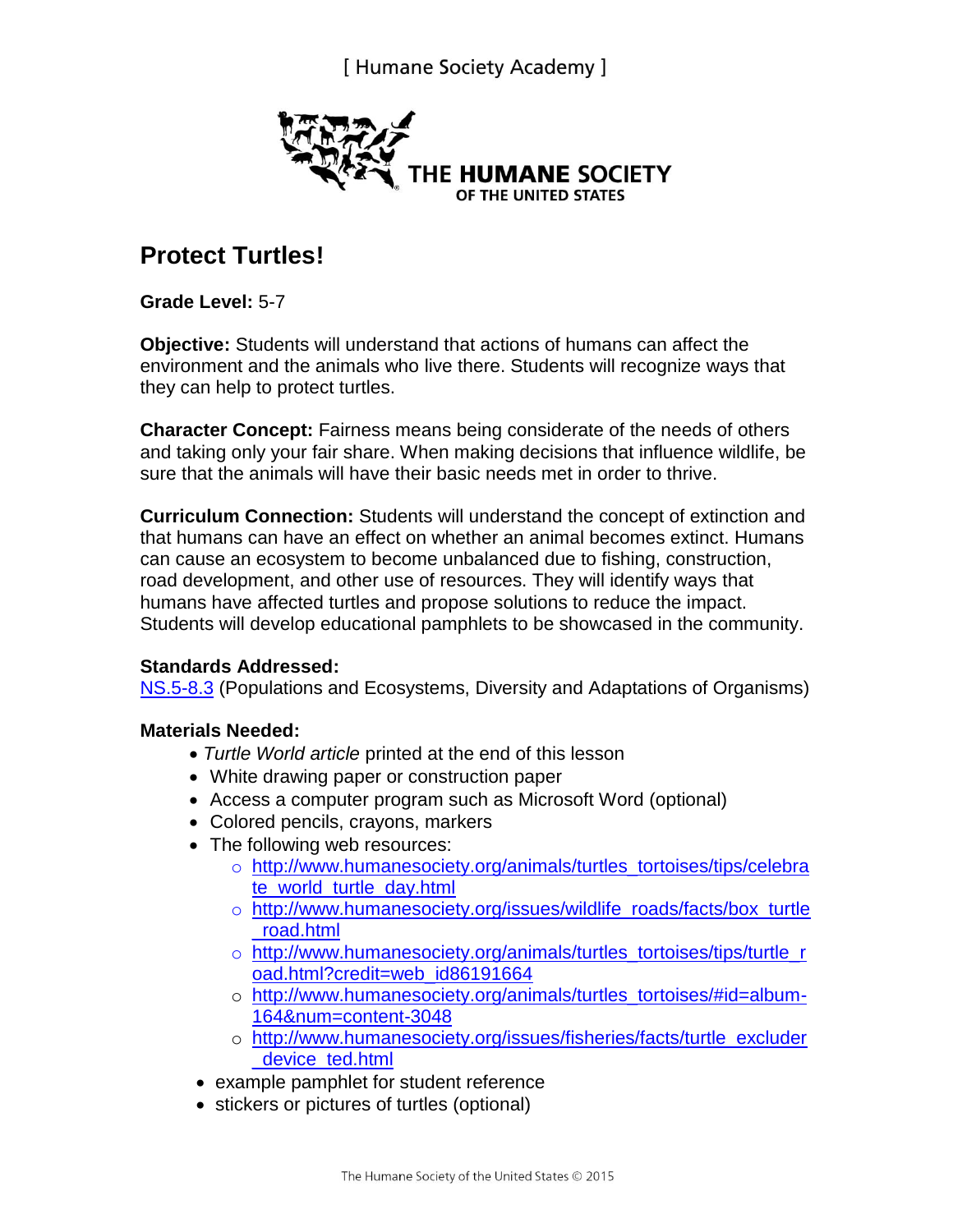#### **Lesson Preparation:**

1. Print out the above listed web resources or arrange for students to access them on the computer.

2. Make copies of the *Turtle World article* for each student.

#### **Lesson Procedure**

#### **Opening:**

1. Pass out copies of *Turtle World article* or project the paper on a SmartBoard.

2. Ask students if they know what extinction is. Review that extinction does happen naturally in some cases, but in other cases extinction happens because of things humans do to the ecosystem.

3. Tell the students they are about to read a story about turtles and there may be some information about problems turtles are facing that could cause them to become extinct. As they read they should underline any specific problems they see. (If reading on a SmartBoard screen use the provided board pens to underline problems the students point out.)

#### **Lesson Body:**

1. Ask the class to read the *Turtle World article.*

2. Draw a T-chart on the board as seen below.

Problems Facing Turtles | Ways to Help Protect Turtles

3. Ask students to work with the teacher to create a list on the board of the problems they found in the story. These should be listed on the left side of the T-chart under the title "Problems Facing Turtles". (Problems may include):

- harmful fishing techniques
- pollution
- hunting of turtles and their eggs
- coastal development
- taking wild turtles as pets
- cars hitting turtles crossing the road

This list should remain up for the remainder of the lesson.

4. Tell the students that they are going to try and help turtles by creating informational pamphlets about how people can protect turtles from extinction.

5. Ask the students to help find different solutions to the problems faced by turtles. Pass out copies of "Celebrate World Turtle Day" located at [http://www.humanesociety.org/animals/turtles\\_tortoises/tips/celebrate\\_wor](http://www.humanesociety.org/animals/turtles_tortoises/tips/celebrate_world_turtle_day.html) [ld\\_turtle\\_day.html](http://www.humanesociety.org/animals/turtles_tortoises/tips/celebrate_world_turtle_day.html)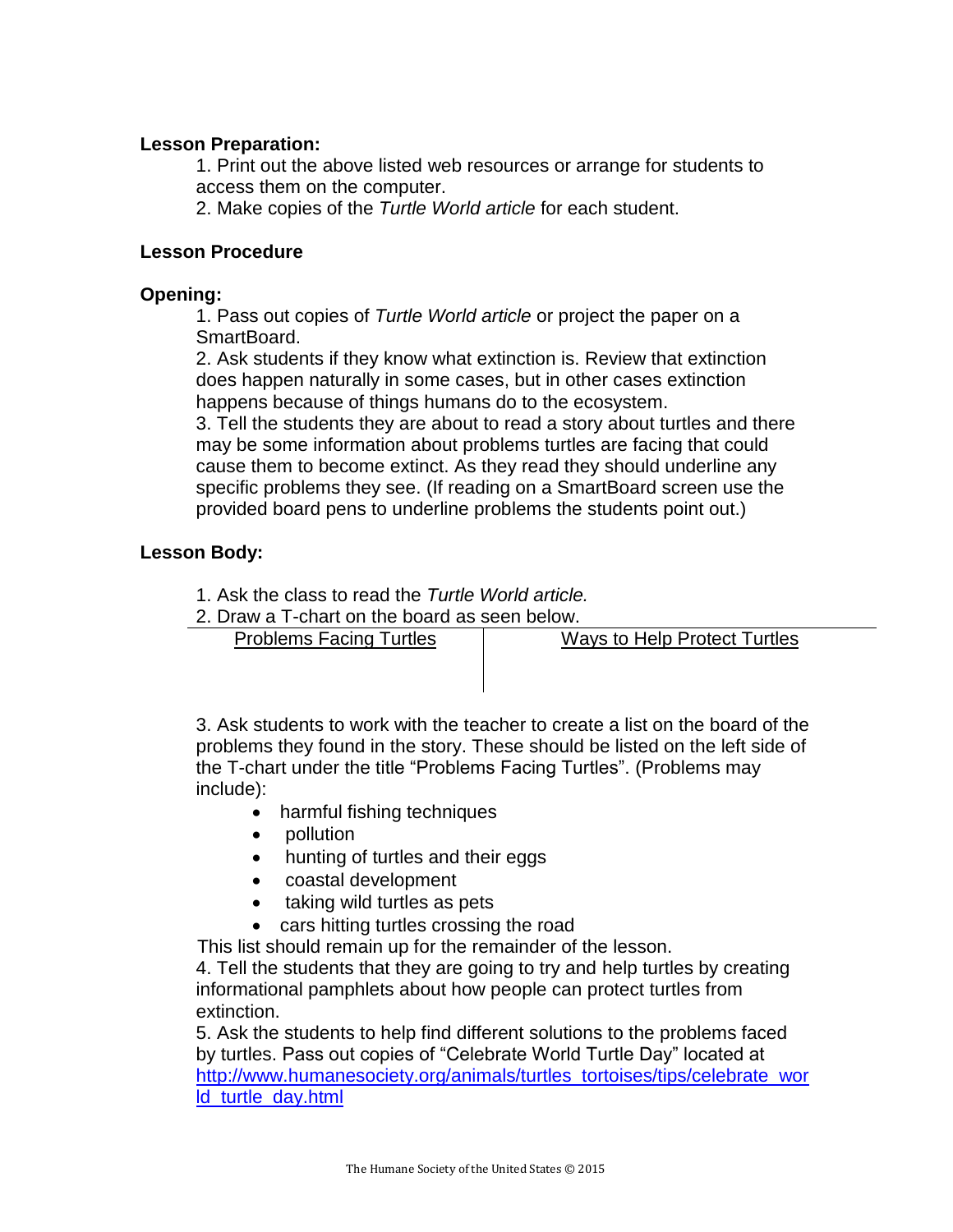Students can use the sites listed in the Materials section above for research as well.

6. Ask students to read the articles and underline potential solutions. 7. With students, create a list of solutions to protect turtles. These should be listed on the right side of the T-chart under the title "Ways to Help Protect Turtles". Solutions should include (but are not limited to):

- If one sees a turtle crossing the road move it in the direction it was headed (off of the road)
- Protect turtle habitats limiting development (especially in coastal areas)
- Pick up trash and do not litter because turtles suffer suffocation, strangulation, or blocked digestive tracts if they ingest trash thinking it is food.
- Do not take turtles from the wild or have turtles as pets
- Support legislation that stops the exporting of turtles for food in foreign countries.

8. Review the making of a pamphlet with students. (You can choose a bifold or tri-fold pamphlet, or small booklet-type of brochure.) If students will be using a computer program such as Microsoft Word, show them how to use pre-made templates to create their brochures. Students should be reminded that information in a pamphlet should be given a heading and details should be bulleted or numbered. Show an example of another pamphlet as a reference.

9. Write on the board (or create a pamphlet checklist to pass out- optional) that students' pamphlets should contain:

- Title or topic page as the first page
- Description of turtles and the basic needs and/or habitats of turtles
- Problem(s) turtles are facing
- Proposed solution to the problems
- How to learn more about turtles (web sites or recommended books)
- Pictures or drawings to add interest

10. Pass out paper to be used by students in pamphlet creation. (Work may be done at home or during the lesson.)

#### **Closure:**

1. Prepare a gallery walk in which students place their pamphlet on their desk and students walk around the room to view the pamphlets of others. (While students are walking around the room erase the "solutions" side of the T-chart.)

2. With the class, review the definition of extinction and the problems faced by turtles.

3. Ask students to place the "solutions" back on the T-chart using the information they learned during the gallery walk.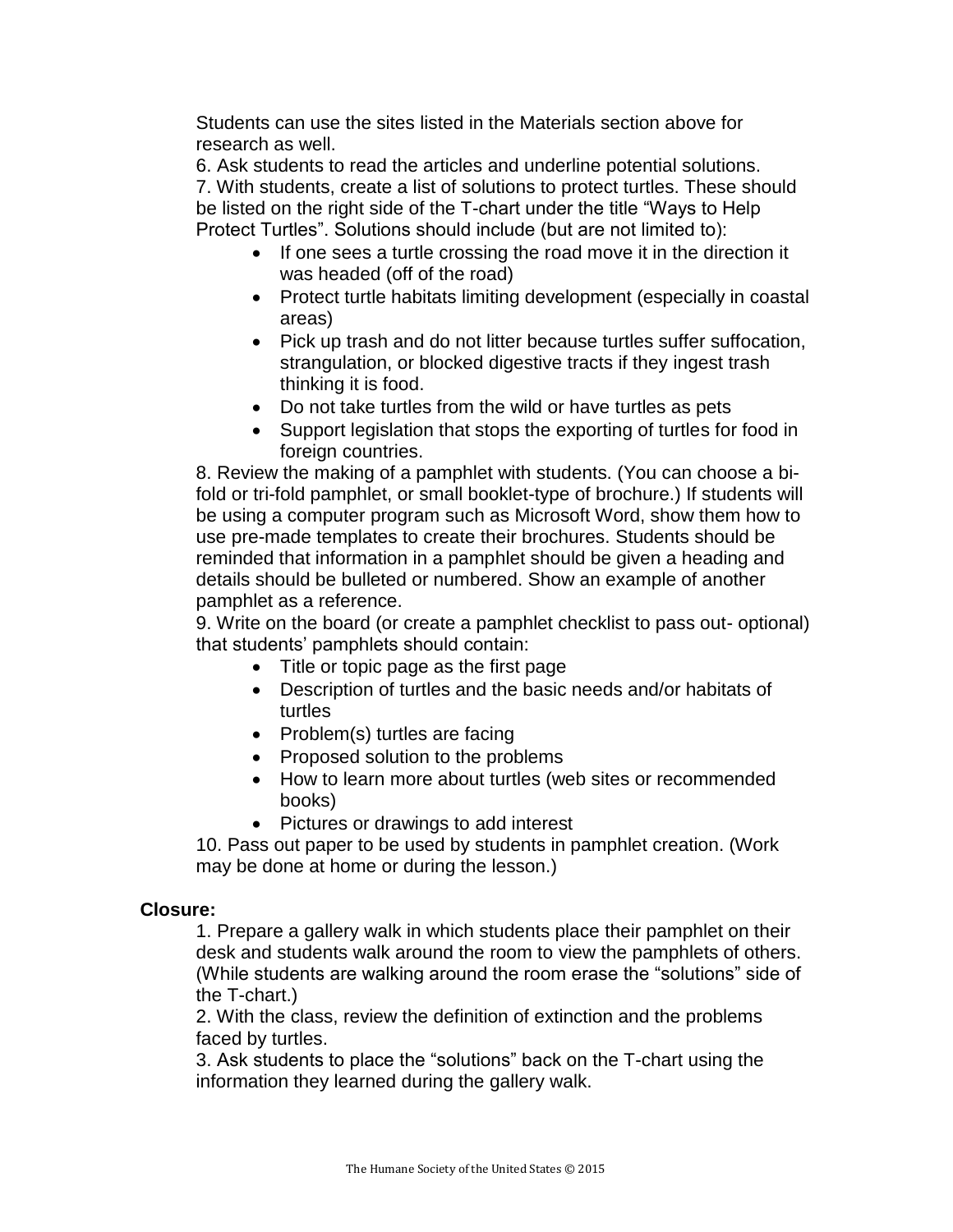4. Collect the pamphlets and place them on display in your library, community center, school cafeteria or other public location.

#### **Extension:**

1. Have a World Turtle Day celebration on May 23. See [www.tortoise.com](http://www.tortoise.com/) for more information.

2. Share tips to help wildlife that appear in the article "Shoot to Save Wildlife" at

[http://www.humanesociety.org/about/departments/students/actions/shoot\\_](http://www.humanesociety.org/about/departments/students/actions/shoot_to_save_wildlife.html) [to\\_save\\_wildlife.html](http://www.humanesociety.org/about/departments/students/actions/shoot_to_save_wildlife.html) .Brainstorm with students which actions they think they could do and assist them with formulating plans to follow through.